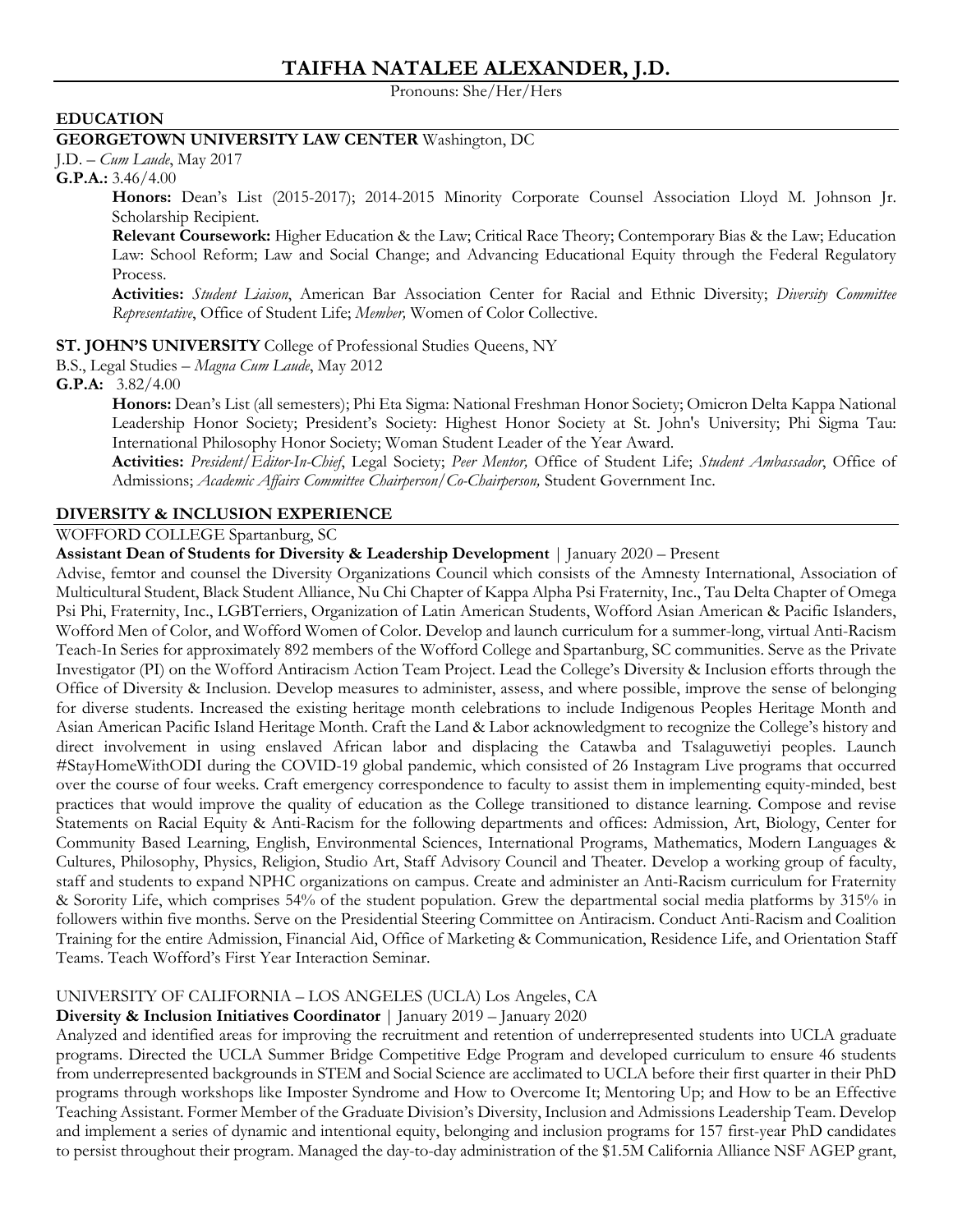which includes supervising research exchanges between partner institutions and UCLA as well as administering the UCLA Postdoctoral Fellowship program. Collaborated with various campus partners to plan and moderate the UCLA Career Conference for 575 Master's and Doctoral level students as well as post-doctoral fellows. Mentored 175 graduate and undergraduate students in the Graduate and Undergraduate Mentorship Program. Created and executed 25 workshops to empower graduate students to become mentors and undergraduate students to be better prepared to apply for and be accepted to graduate school. Chair the faculty, staff, post-doctoral fellow, and graduate student advisory committee on the UCLA Summer Bridge Competitive Edge Program. Supervised five graduate students and one full-time employee. Planed and execute the 2019 McNair Conference at UCLA, which serves a total of 475 undergraduate students from underrepresented backgrounds interested in PhD programs.

#### UNIVERSITY OF SOUTH CAROLINA AIKEN Aiken, SC

#### **Assistant Director of Student Life – Diversity Initiatives** | August 2017 – January 2019

Developed and implemented a comprehensive diversity education curriculum for students, staff and faculty to enhance selfawareness, address unconscious biases, and improve relations between groups. Composed the University-wide Diversity Statement. Increased student engagement by creating and managing social media content on Instagram and Twitter. Counseled faculty on how to implement evidence-based, best practices to advance diversity in their curriculum and the classroom. Led faculty workshops on how to incorporate diversity education into their curriculum and use inclusive classroom practices. Taught the Leadership Exchange India Course. Increase the number of all-gender restrooms from 2 to 26. Coordinated the annual Dr. Martin Luther King, Jr. Community Wide Celebration. Lead the Chancellor's Task Force on Diversity, Inclusion and Belonging, which consists of 45 faculty, staff and student members, by identifying areas where equity and inclusion can be woven into all facets of the University. Chaired the ad-hoc diversity committee to strategize evidence-based practices for implementing a comprehensive diversity curricula to students, faculty and staff. Member of the Chancellor's extended cabinet. Led initiatives to increase belonging among racial and ethnic minorities on campus, which includes increasing heritage and history month celebrations by 85%. Advised student organizations that focus on marginalized populations. Established weekly diversity round tables and brave spaces for students to discuss difference. Supervised 10 diversity peer educators.

#### ACCESS LEX INSTITUTE Washington, DC

#### **Diversity Programs** | August 2016 – May 2017

Developed an outreach and engagement strategy for the organization to interface, consult, engage and empower key stakeholders including law students from historically underrepresented backgrounds, member law schools, law school administrators and grantees. Evaluated and recommended changes to the organization's diversity pipeline grant program portfolio to ensure balance across all stages of the legal education pipeline. Identified criteria for successful diversity pipeline programs. Researched alternative law school curriculum and evaluate its success in producing well-trained, client-focused, competent law school graduates. Provided feedback on Center research and how it impacts marginalized students.

#### ADVANCING EDUCATIONAL EQUITY THROUGH THE FEDERAL REGULATORY PROCESS Washington, DC **Advocate** | August 2016 – December 2016

Researched funding, equity and access issues that affect African-American girls living in poverty. Published an opinion editorial in the Huffington Post that focuses on discipline disparities between African-American girls and other female students. Submitted a comment letter to the United States Department of Education on regulatory changes that should be made to the Supplement-Not-Supplant provision of the Every Student Succeeds Act. Attended the White House Council on Women and Girls Conference on Trauma-Informed Approaches in School: Supporting Girls of Color and Rethinking Discipline. Created a fact-sheet that highlighted the disparities in school-based discipline between African-American girls and other female students.

#### UNITED STATES DEPARTMENT OF ENERGY, OFFICE OF DIVERSITY & INCLUSION Washington, DC **Diversity Policy & Initiatives Legal Intern** | June 2016 – July 2016

Planned and executed the Department's inaugural Employee Resource Group Fair that showcased and celebrated the diversity of the Department's nine affinity groups. Supervised four employees within the Office of Diversity & Inclusion. Developed inclusive policies and initiatives focused on the advancement of minorities and women to be instituted within the Department based on extensive research of implicit bias. Revamped the Department's Diversity and Inclusion Council to create a more efficient decision-making and advisory board. Served as liaison to the White House on an intergovernmental agency report on the advancement of women and girls in Science, Technology, Engineering and Mathematics (STEM) from education to the workforce. Edited and recommended improvements to an intergovernmental agency report on the advancement of women and girls in STEM.

### GEORGETOWN UNIVERSITY LAW CENTER, OFFICE OF STUDENT LIFE Washington, DC

**Diversity Committee Representative** *|* August 2015 – May 2017

Established and facilitated monthly "Diversity Org Congress" presentations for 84 law students to develop solutions for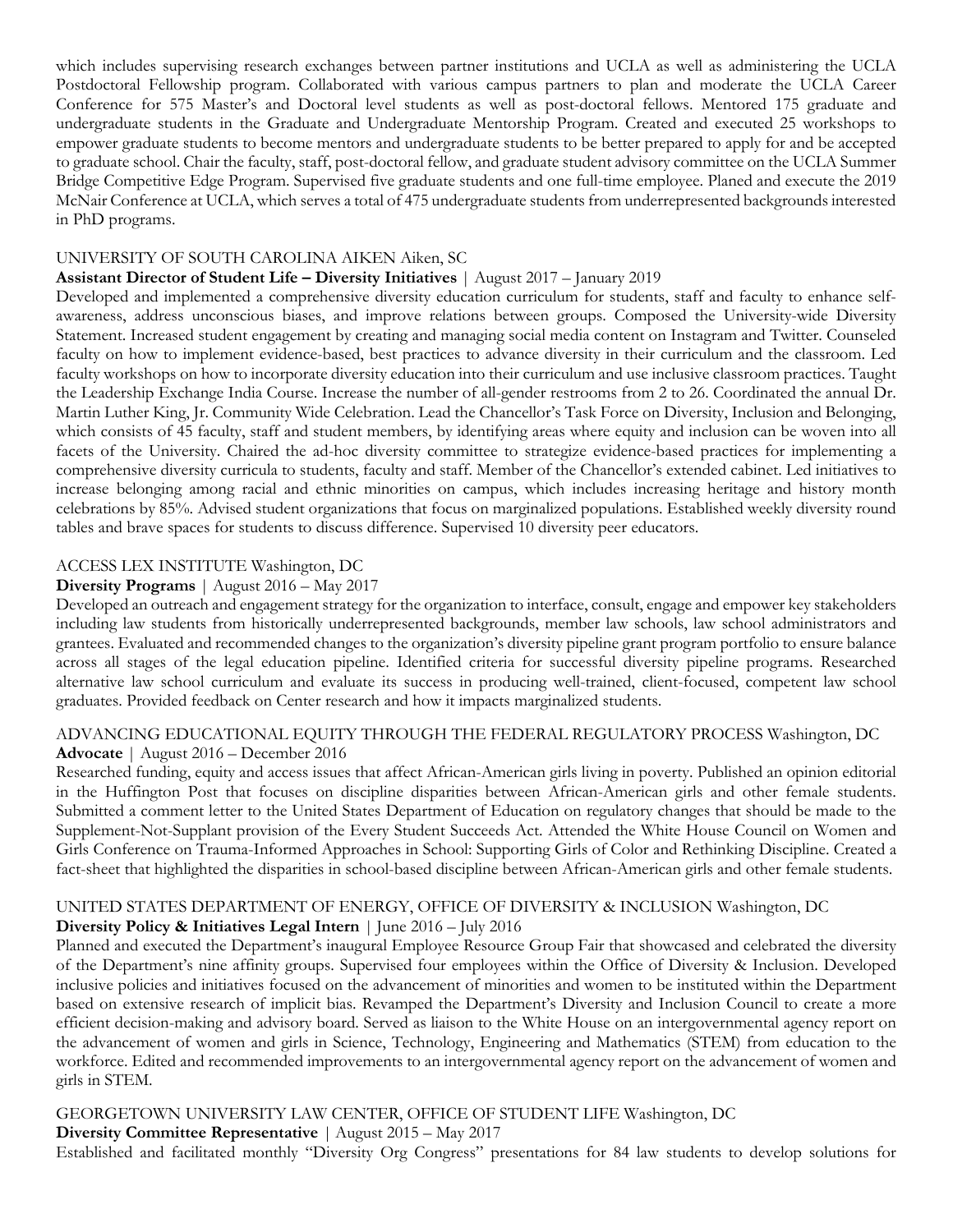diversity-related issues on campus. Spearheaded the development and implementation of the inaugural Critical Race Theory Certificate program. Developed diversity training material that allow faculty and staff to openly discuss and remedy microaggressions that take place in the classroom. Conducted interviews for candidates applying to the newly-created Director of Equity and Community Inclusion position.

### ST. JOHN'S SCHOOL OF LAW, RONALD H. BROWN SUMMER LAW SCHOOL PREP PROGRAM Queens, NY **Teaching Assistant** *|* May 2015 – June 2015

Assisted in teaching substantive first-year legal courses to 17 underrepresented college sophomores. Advanced the racial and ethnic diversification of the legal profession by encouraging and supporting students' ultimate goal to attend law school. Advised students on academic and personal matters relating to undergraduate courses and issues associated with financial aid and emotional support services.

### ST. JOHN'S UNIVERSITY, OFFICE OF MULTICULTURAL AFFAIRS Queens, NY

### **Student Administrator/Diversity Peer Educator** *|* August 2009 – May 2012

Coordinated 2009 International Diversity Showcase and 2010 Cultural Parade for 935 attendees. Supervised 14 diversity peer educators. Lectured 950 students through 32 class workshops on diversity. Planned and executed first annual "Diversity Week" for 1,413 students. Initiated diversity workshops with local elementary school. Coordinated the Ronald H. Brown Summer Law School Prep Program application process by scheduling interview times and contacting selected students.

### **ADDITIONAL EXPERIENCE**

HONORABLE MARGARET B. SEYMOUR, UNITED STATES DISTRICT COURT Columbia, SC

**Judicial Clerk** | June 2015 – August 2015

Researched Title VII of the Civil Rights of 1964 and the Railroad Revitalization and Regulatory Reform Act of 1976 to write bench memoranda on the employment and tax discrimination cases. Analyzed litigants' legal arguments and recommended resolution to judge.

# NEW YORK LIFE INSURANCE COMPANY New York, NY

**Claims Assistant** | September 2013 – August 2014

Analyzed life insurance claims to determine New York Life Insurance Company's extent of liability and settle claims with claimants in accordance with policy provisions. Compare data on claim application and death certificate with the insurance policy file and other company records to ascertain completeness and validity of the death claim.

# GEICO INSURANCE COMPANY Woodbury, NY

# **Liability Claims Representative** | September 2012 – February 2013

Collected evidence including recorded interviews, police reports and property damage to apply such evident to New York State Vehicle Traffic Law to determine the liable party in an auto collision. Negotiated percentage of liability with adverse insurance companies. Distributed payments to indemnify parties for damages sustained in automobile collisions based on the liability decision.

# **CERTIFICATION**

2018 Student Affairs Law & Policy NASPA Certificate. High Competency designation. Clearwater Beach, FL. June 2018. Critical Race Theory & Intersectionality: Key Concepts in the Fight Against Anti-Black Racism. African American Policy Forum & Center for Intersectionality and Social Policy Studies at Columbia Law School. Los Angeles, CA. July 2020.

### **AWARDS & RECOGNITION**

NASPA NOW Professional for Inclusion (2019). Awarded for impact of inclusion at University of South Carolina Aiken.

# **PUBLICATIONS**

Taifha Natalee Baker. *A Love Letter to My Unborn Black Daughter*. The Huffington Post. January 2017.

Taifha Natalee Baker. *We Can't Breathe: How Top Law Schools Can Resuscitate An Inclusive Climate For Minority and Low-Income Law Students.* 9 GEO. J. L. & MOD. CRITICAL RACE PERSP. 123 (2017).

Taifha Natalee Alexander. *Black Women Scholars on Identity, Research, and Black Women's Studies: A Roundtable with Anita Gonzalez and Taifha Alexander*. The Medium. February 2020.

# **PRESENTATIONS**

*"California AGEP Model to Increase the Success of Underrepresented Minority Postdoctoral Fellows Becoming Faculty in Mathematics, Physical and Computer Sciences & Engineering."* One of twenty-two poster presenters selected to deliver research information to over 100 attendees of the 2019 AGEP Research Conference. May 2019. Coeur D'Alene, I.D.